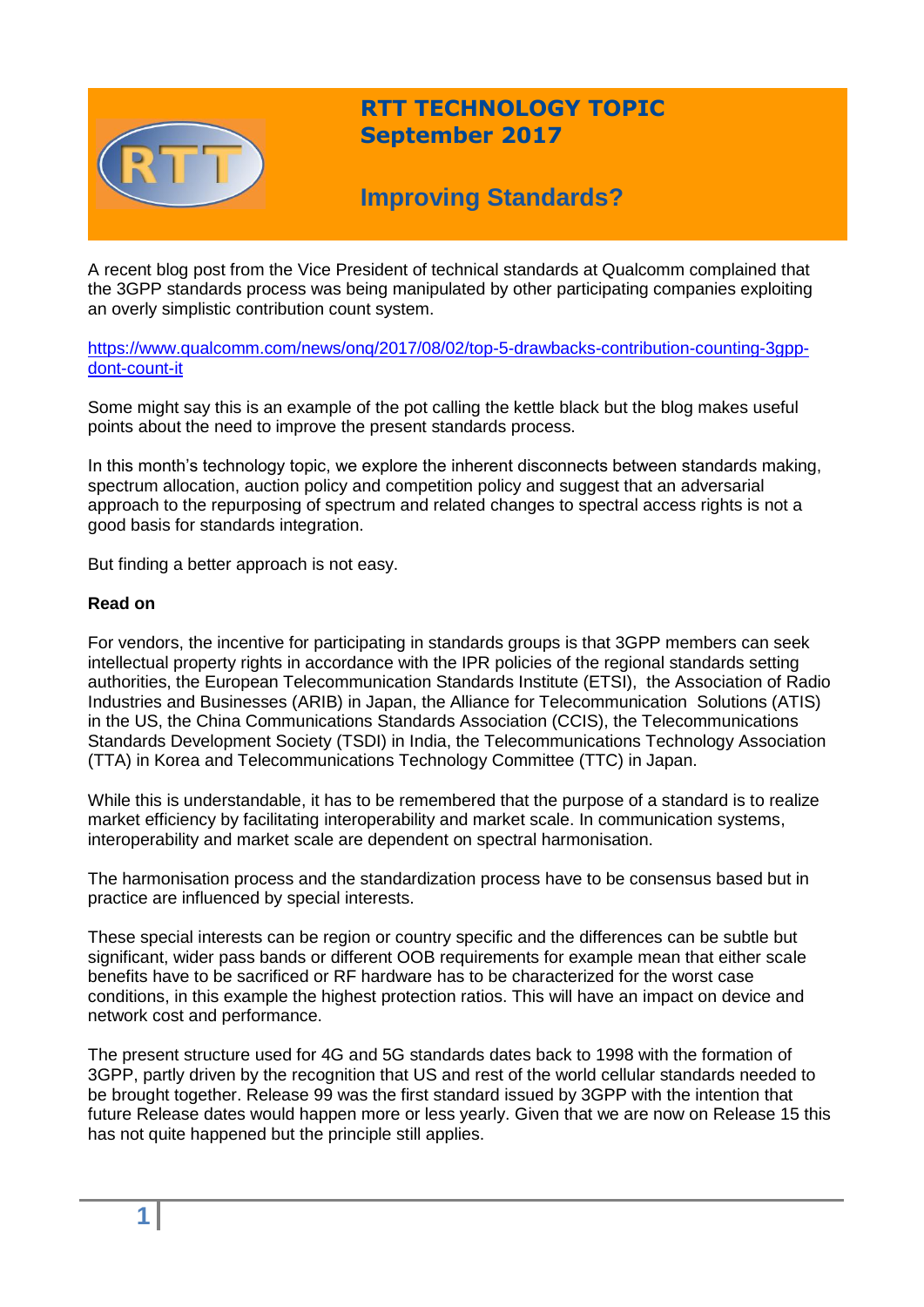Release 15 is the first Release to specifically address 5G physical layer standards and upper stack optimisation.

20 years of 3GPP standards have had to couple into 150 years of spectrum policy making under the auspices of the ITU. The ITU divides the world into three regions, Region 1 Europe and Africa, Region 2 America and Latin America and Region 3, the Asia Pacific and Australia.

Historically this has encouraged regional specific standards to be deployed into region or country specific spectrum, the Personal Digital Cellular Standard in Japan at 1.5 GHz and IS95 CDMA and IS54 and IS136 TDMA in the US 800 MHz band were two examples.

Legacy allocation decisions taken on a regional basis, for example the allocation of an ISM band between 902 and 928 MHz in the US continues to influence band plans and explains why the US does not have any 900 MHz cellular networks. An apparently minor regulatory decision can have a major long term impact. A cellular band at 800 MHz in the US means that the whole sub 1 GHz band plan is different to the rest of the world.

However spectral access rights are ultimately a sovereign responsibility. Every nation has a right to the final say on how spectrum will be used within its borders provided that coexistence with other geographically adjacent countries meets internationally agreed criteria.

In practice scale economies dictate that counties chose to harmonise their spectrum band plans regionally and when possible globally.

There are however also operator specific requirements. These have become increasingly complex due to the perceived need to support channel aggregation.

Dish Networks Band 70 is an example from the US, a concatenation of their AWS 4 spectrum (2000MHz to 2020 MHz), their H Block PCS spectrum (1995-2000 MHz) and unpaired AWS-3 spectrum (1695-1710 MHz). Sprint are another US operator specific example with their 'Gigabit LTE' tri band proposal combining their 800 MHz, 1900 MHz and 2.5 GHz band allocations.

3GPP address these regional, country and operator specific requirements by producing technical specifications - a specification, as the word implies, is specific to a particular requirement.

In 5G an additional level of complexity is introduced by the need to accommodate vertical markets. This is broadly covered by developing work streams for different requirements, for example enhanced mobile broadband (eMBB), massive machine type communications (mMTC) and ultrareliable low latency communication (URLLC).

In practice, particular industries are going to have particular requirements that will need to be met. 3GPP has to work with parallel standards making organisations including IEEE and higher layer protocol standards bodies such as the IETF developing vertical market specific profiles and with the vertical market standards bodies. Utilities for example have different standards in different countries, even countries within the EU can have marked differences in the way that electricity, water and gas are managed, monitored, measured and regulated.

The ongoing work to develop a 5G automotive industry offer is another example. Automotive industry standards are at least as complex as telecommunication standards and have multiple touch points with IEEE standards making including 802.15.4 and 802.11 based connectivity. Specifically, work outputs from 5GAA (the 5G automotive association) will need to be closely coupled with IEEE 802.11p standards and spectrum band plans.

This is made harder by the move within 3GPP to introduce licensed spectrum standards into unlicensed spectrum (LTE-U and LTA Licensed Assisted Access). Coexistence issues whether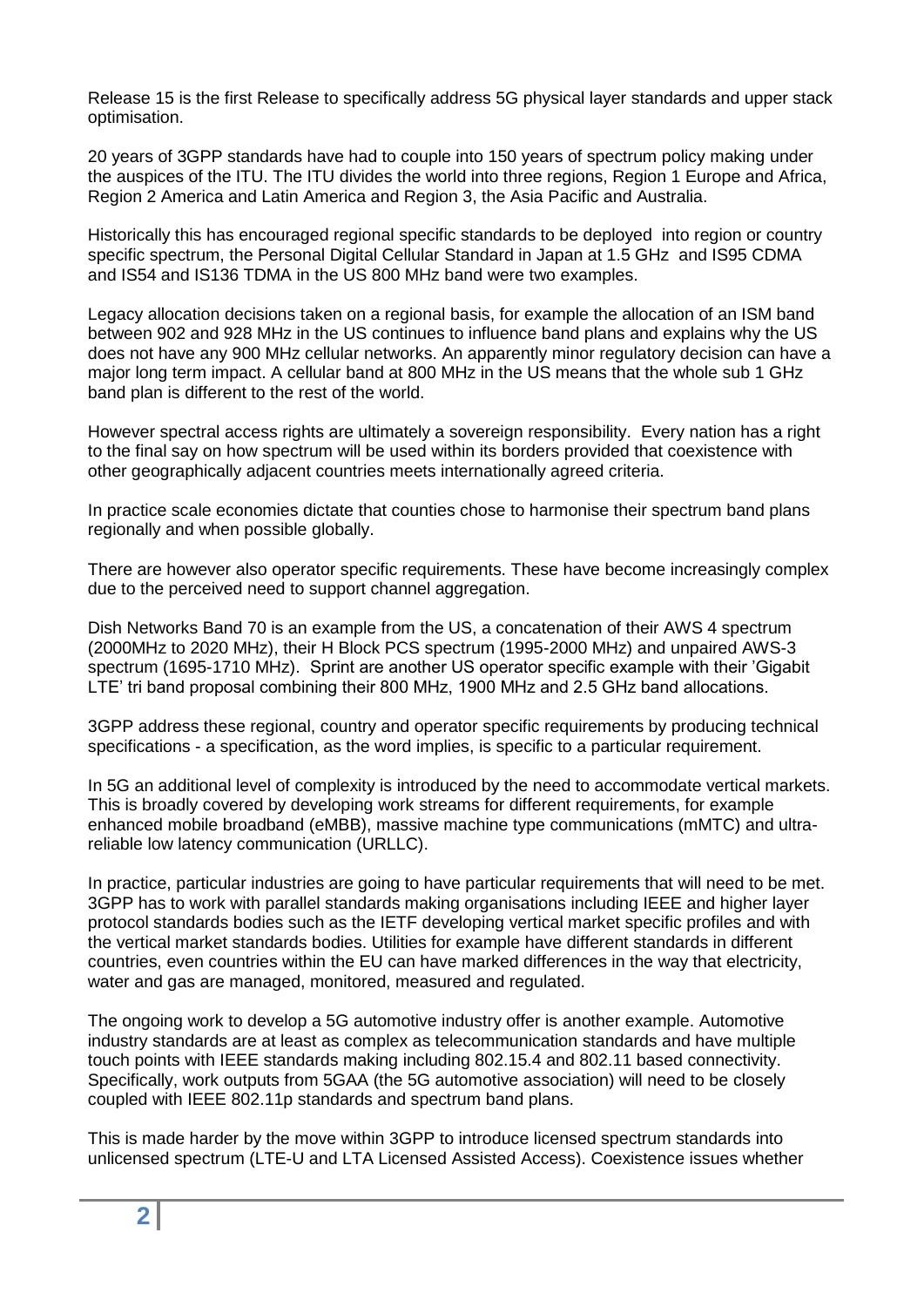real or imagined are not a good basis for constructive standards engagement. Aspects of this were covered in last month's discussion about LTE and Bluetooth Low Energy (BLE).

However there will also be a need to integrate 5G vertical market work items with vertical market work outputs from other parts of the telecommunications supply chain including the satellite industry. The announcement that the Non Stand Alone (NSA) implementation of the 5G 'new radio' (NR) physical layer will be complete by the end of this year with large scale trials and deployments in 2019 suggests an ambition that will not be welcomed by the existing satellite operator incumbents in the target bands (3.5 GHz, 4.5 GHz, 28 GHz and 39 GHz).

This brings us to the thorny question of competition policy.

The purpose of competition policy or the related discipline of antitrust policy is to counter monopolistic behaviour and to ensure efficient markets.

Antitrust legal cases can take years to resolve. Intel is still fighting a \$1billion dollar fine imposed seven years ago by the European Commission for alleged anti-competitive behaviour against AMD. Qualcomm has been facing resistance from the European Commission to their proposed takeover of NXP.

The mobile operators are additionally constrained by auction policies which are country specific but which have generally followed the principle that five operators per market produce the most market effective though not necessarily most cost effective outcome. In practice deploying multiple parallel networks can be ludicrously wasteful and particularly expensive for market entrants who do not have existing fibre and site assets.

The standard process in its own right could be considered anti-competitive because it makes market entry disproportionately expensive, a lesson that Intel and Broadcom learnt with LTE.

However it is easy to identify weakness in existing practices and processes but hard to suggest better alternatives.

To quote Mr Churchill, '*Democracy is the worst form of government except for all the others'* and it may be that our existing standards and spectrum policy making procedures are as good as they are going to get.

### **Ends**

**Learn more about these topics -** resources for 5G engineering, marketing and policy teams

### **[5G and Satellite Workshop-](http://www.rttonline.com/documents/5G%20and%20Satellite%20Version%203.4.compressed.pdf) Sydney and Singapore**

We are delighted to be working again with Niche Markets Asia presenting a 5G and satellite and local area connectivity workshop in Sydney on Monday and Tuesday 30 and 31 October. We will also be speaking at **[Radcomms 2017](http://acma.gov.au/theACMA/About/Events/Radcomms/radcomms-2017-join-us)**, the leading spectrum management conference organised by the Australian Communications and Media Authority (ACMA) on Tuesday and Wednesday 1 and 2 November and then running the two day workshop in Singapore on Monday and Tuesday 6 and 7 November.

### **More details [here](http://www.rttonline.com/documents/5G%20and%20Satellite%20Version%203.4.compressed.pdf)**

### **5G BOOK – [5G Spectrum and Standards –](http://uk.artechhouse.com/5G-Spectrum-and-Standards-P1805.aspx) Geoff Varrall**

Published by Artech House

The spectrum, band plan and standards choices for 5G and satellite mobile and fixed broadband,